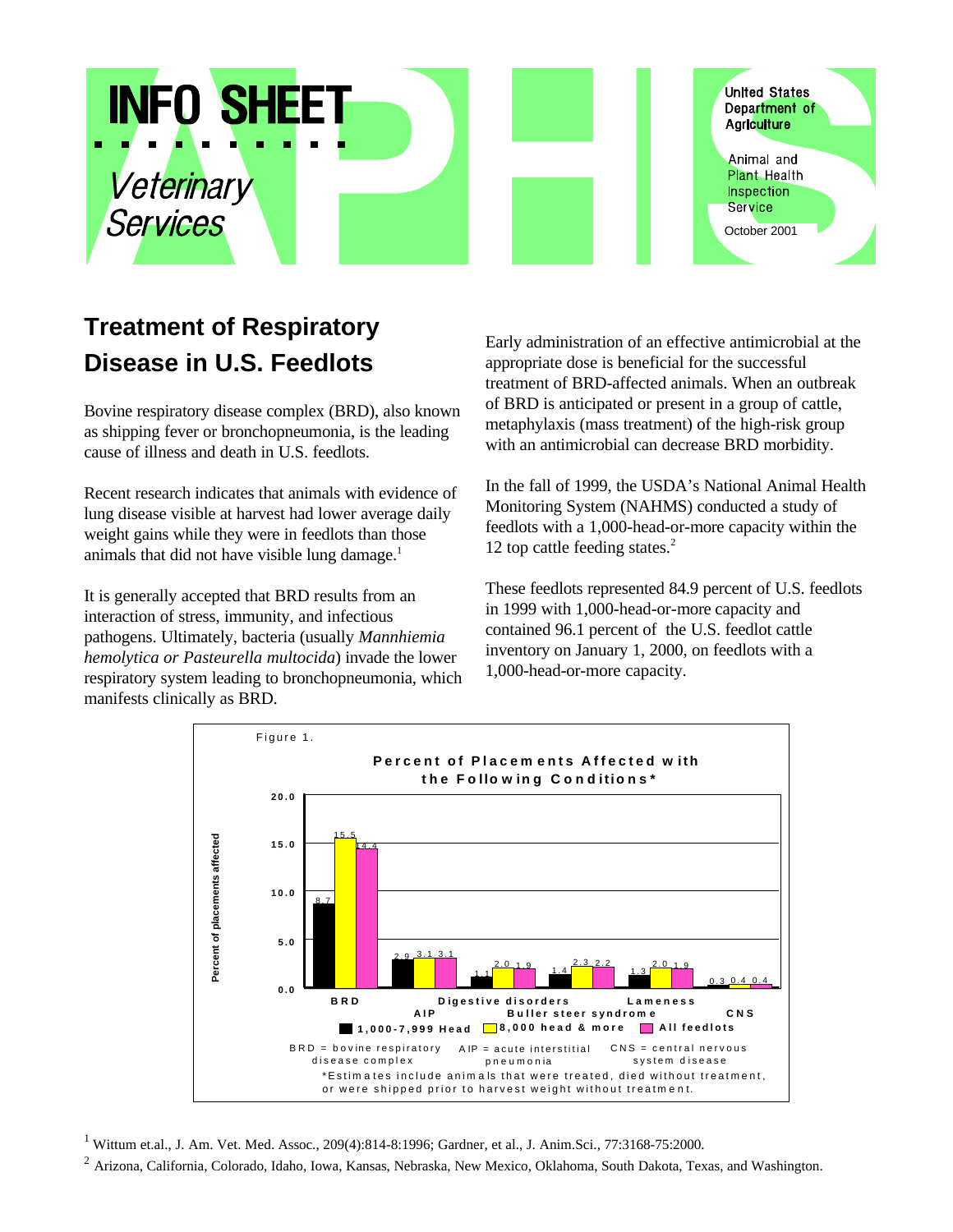| Table 1. Percent of Feedlots by Product Typically Used to Treat Cattle for an Initial Course of BRD, by Feedlot Capacity. |  |  |  |  |  |  |  |  |
|---------------------------------------------------------------------------------------------------------------------------|--|--|--|--|--|--|--|--|
| <b>Feedlot Capacity (Number of Head)</b>                                                                                  |  |  |  |  |  |  |  |  |

| Theraputic Product         | 1.000-7.999 | $8,000$ or more | All Feedlots |
|----------------------------|-------------|-----------------|--------------|
| Injectable antibiotic      | 99.8        | 100.0           | 99.8         |
| Oral antibiotic            | 31.1        | 16.5            | 27.0         |
| Vitamin C injection        | 6.1         | 16              | 8.9          |
| Vitamin B injection        | 31.8        | 30.3            | 31.4         |
| Respiratory vaccine        | 31.5        | 64.1            | 40.6         |
| Corticosteroid             | 20.4        | 27.1            | 22.3         |
| Non-steroidal              |             |                 |              |
| anti-inflammatory drug     | 37.7        | 47.6            | 40.5         |
| (NSAID)                    |             |                 |              |
| Antihistamine              | 31.6        | 37.5            | 33.3         |
| Anthelmintic (dewormer)    | 8.7         | 7.1             | 8.3          |
| Probiotic paste            | 31.9        | 23.1            | 29.5         |
| Oral electrolytes, fluids, |             |                 |              |
| drenches                   | 20.2        | 33.4            | 23.9         |
| Other product              | 1.3         | 1.8             | 1.5          |

Feedlots were grouped into two size categories based on animal capacity (1,000 to 8,000 head and 8,000 head or more). Data were weighted to be representative of the feedlot industry in the 12 participating states.

Almost all (97.6 percent) of feedlots had at least one animal develop BRD during the year ending June 30, 1999. Overall, producers reported 14.4 percent of all placements developed BRD while at feedlots, nearly five times the percentage of placements as the next most commonly reported disease, acute interstitial pneumonia (Figure 1).

The percentage of placements that developed BRD was higher on feedlots with 8,000-head-or-more capacity than on smaller capacity feedlots.

Nearly all (99.8 percent) feedlots included an injectable antibiotic as part of the therapeutic regimen for BRD (Table 1). The most common antimicrobials used by feedlots for the initial treatment of respiratory disease were tilmicosin, florfenicol, and tetracyclines.

The antimicrobials selected commonly differed between large and small feedlots (Figure 2). Large feedlots were more likely to choose tilmicosin and fluoroquinolones and less likely than small feedlots to use tetracyclines.

Table 1. shows other pharmaceuticals and supportive therapies (product types) used by many large and small feedlots as an initial course of treatment for BRD.

More than 25 percent of large feedlots also used a respiratory vaccine, a non-steroidal anti-inflammatory drug (NSAID), an antihistamine, oral electrolyte fluids

or drenches, or a corticosteroid.

Roughly one-third of small feedlots used an NSAID, probiotic paste, vitamin B injection, an antihistamine, a respiratory vaccine, or an oral antimicrobial in addition to an injectable antimicrobial.

The number of product types typically used for the initial treatment of respiratory disease varied broadly. The use of two product types for the initial treatment of disease was most common among the feedlots overall, (22.2 percent, Figure 3).

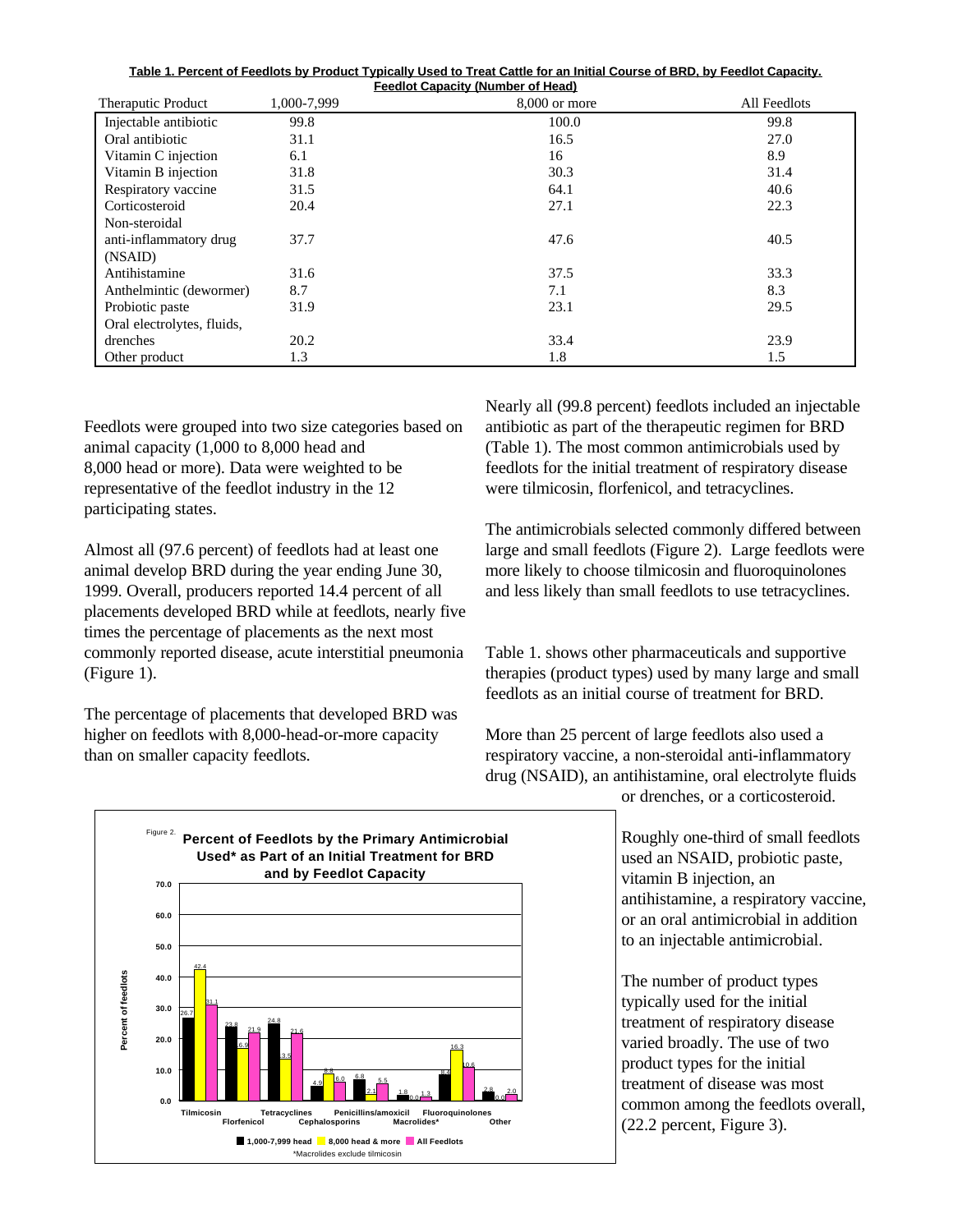

Approximately 56 percent of feedlots used three or fewer product types, and 80.4 percent of feedlots used five or fewer product types. Approximately 13 percent used only one product type.

For those feedlots that typically included two product types in the initial treatment regimen of respiratory disease, the most common combinations included an injectable antimicrobial used with: an oral antimicrobial (29.0 percent of feedlots that used two product types), a respiratory vaccine (presumably against IBR; 20.8 percent), a NSAID (13.6 percent), and a probiotic paste (10.2 percent).

13.33

6.19

11.09 **1 12.09 12.09 12.09 12.09 12.09 12.09 12.09 12.09 12.09 12.09 12.09 12.09** 

**Cost in Dollars to Treat One Sick Animal for the Following Conditions**

6.27

**Digestive disorders**

BRD = Bovine respiratory disease CNS = Central nervous system disease

6.14

1.10

1.55

**Buller steer syndrome**

0.86

**1,000-7,999 head 8,000 head & more All feedlots**

7.68

11.61

9.24

**Lameness**

7.03

11.50

**CNS**

12.59

**BRD**

**0.00**

**5.00**

**10.00**

**Cost (in dollars) to treat one sick animal**

Cost (in dollars) to treat one sick animal

**15.00**

**20.00**

Figure 4.

16.26 16.49

11.87

No single combination of four or more product types was used by more than 10 percent of the feedlots that used five product types. The most common was an injectable antimicrobial used with a corticosteroid, non-steroidal anti-inflammatory drug, an antihistamine, and a probiotic paste (8.3 percent of feedlots that typically used five product types to treat respiratory disease).

Estimates of the typical cost incurred to treat one animal include costs such as pharmaceuticals, syringes, and

needles, but do not include labor charges, veterinary fees, or indirect costs (Figure 4).

For those feedlots that used the most common combinations of two product types, reported costs to treat one animal were \$8.80 (oral and injectable antimicrobials); \$12.36 (vaccine and injectable antimicrobial); \$11.73 (NSAID and injectable antimicrobial); and \$11.64 (probiotic paste and injectable antimicrobial).



there is a wide variation in cost both within and between product types. For example, feedlots using a respiratory vaccine may have chosen a more expensive injectable antibiotic than those administering an oral antimicrobial.

The cost incurred as part of the treatment for BRD was greater for large feedlots than small feedlots, regardless of the number of product types included in the regimen (Figure 5).

Almost all feedlots used an injectable antimicrobial when treating BRD. Most feedlots included at least two

For those feedlots that typically included three product types in the initial treatment regimen of respiratory disease, the most common combinations used included an injectable antimicrobial used with: a respiratory vaccine and an anthelmintic (14.8 percent of feedlots that used three compounds), and an oral antimicrobial and a probiotic paste (11.9 percent).

**AIP**

other product types in their BRD-treatment regimen.

While the cost to treat an animal with BRD increased as the number of product types used increased, the economic advantages or disadvantages of increasing the number of product types for the treatment of BRD cannot be evaluated because treatment success, case fatality rate, and chronicity data were not collected.